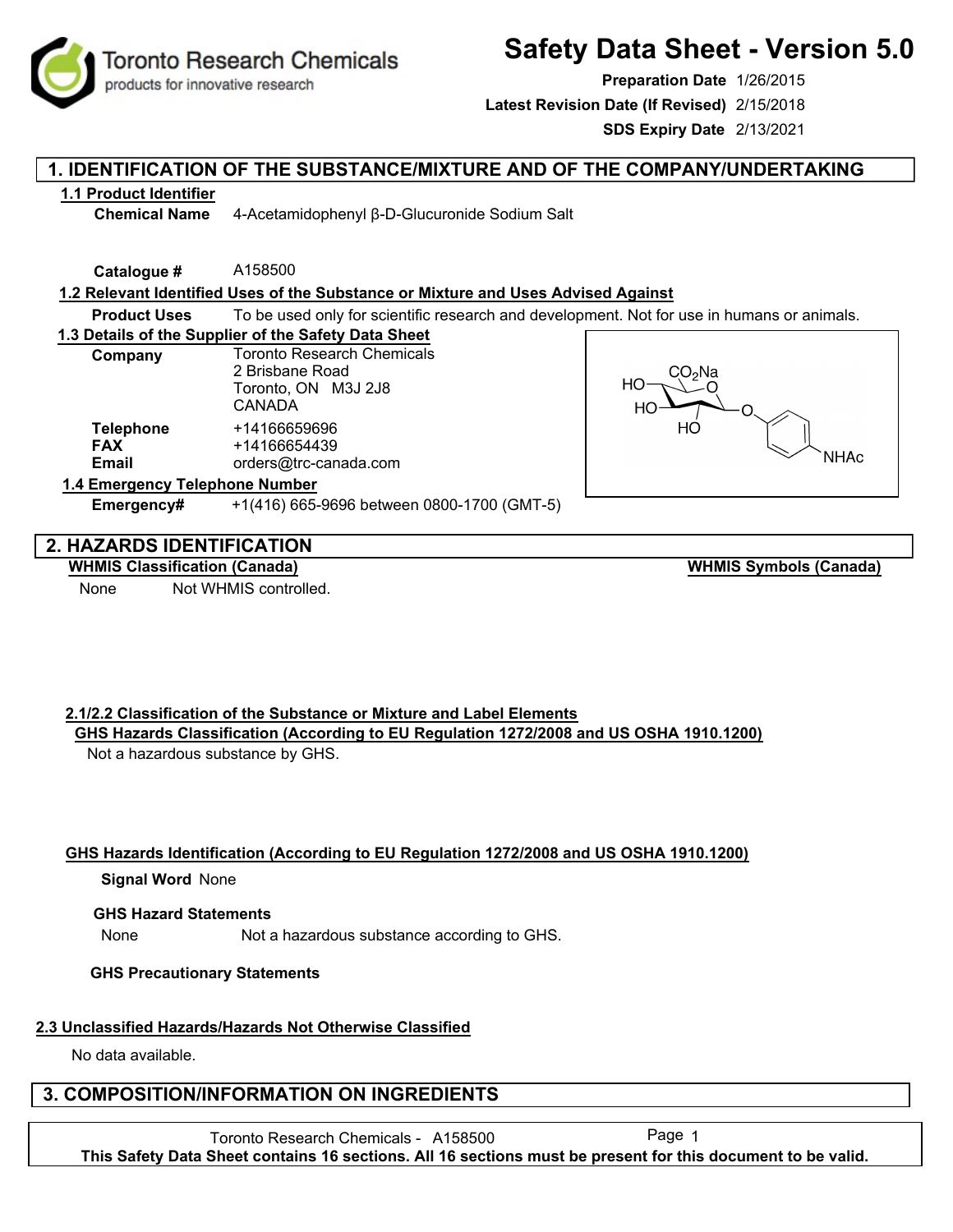#### **3.1 Substances**

**Molecular Formula:**  $C_{14}H_{16}NNaO_8$ 

Molecular Weight: 349.27 120595-80-4 **CAS Registry #: EC#:**

#### Acetaminophen Glucuronide Sodium Salt; Paracetamol Glucuronide Sodium Salt; **Synonyms**

**3.2 Mixtures**

Not a mixture.

# **4. FIRST AID MEASURES**

#### **4.1 Description of First Aid Measures**

#### **General Advice**

If medical attention is required, show this safety data sheet to the doctor.

#### **If Inhaled**

If inhaled, move person to fresh air. If not breathing, give artificial respiration and consult a physician.

#### **In Case of Skin Contact**

Wash affected area with soap and water. Consult a physician if any exposure symptoms are observed.

#### **In Case of Eye Contact**

Immediately rinse eyes with plenty of water for at least 15 minutes. Consult a physician.

#### **If Swallowed**

Never give anything by mouth to an unconscious person. Rinse mouth with water. Do NOT induce vomiting unless advised to do so by a physician or Poison Control Center. Seek medical attention.

#### **4.2 Most Important Symptoms and Effects, Both Acute and Delayed**

The most important known symptoms and effects are described in the labeling (see section 2.2) and/or section 11.

#### **4.3 Indication of any Immediate Medical Attention and Special Treatment Needed**

No data available.

# **5. FIREFIGHTING MEASURES**

#### **5.1 Extinguishing Media**

Use water spray, alcohol-resistant foam, dry chemical or carbon dioxide.

#### **5.2 Special Hazards Arising from the Substance or Mixture**

#### Carbon oxides, Nitrogen oxides, Sodium oxides

#### **5.3 Advice for Firefighters**

Wear self contained breathing apparatus for fire fighting if necessary.

# **5.4 Further Information**

No data available.

# **6. ACCIDENTAL RELEASE MEASURES**

#### **Personal precautions**

Wear respiratory protection. Avoid dust formation. Avoid breathing vapours, mist or gas. Ensure adequate ventilation. Evacuate personnel to safe areas. Avoid breathing dust.

#### **Environmental precautions**

Prevent further leakage or spillage if safe to do so. Do not let product enter drains.

#### **Method and materials for containment and cleaning up**

Pick up and arrange disposal without creating dust. Sweep up and shovel. Keep in suitable, closed containers for disposal.

# **7. HANDLING AND STORAGE**

#### **Precautions for safe handling**

Avoid contact with skin and eyes. Avoid formation of dust and aerosols. Provide appropriate exhaust ventilation at places where dust is formed.

Toronto Research Chemicals - A158500 **This Safety Data Sheet contains 16 sections. All 16 sections must be present for this document to be valid.**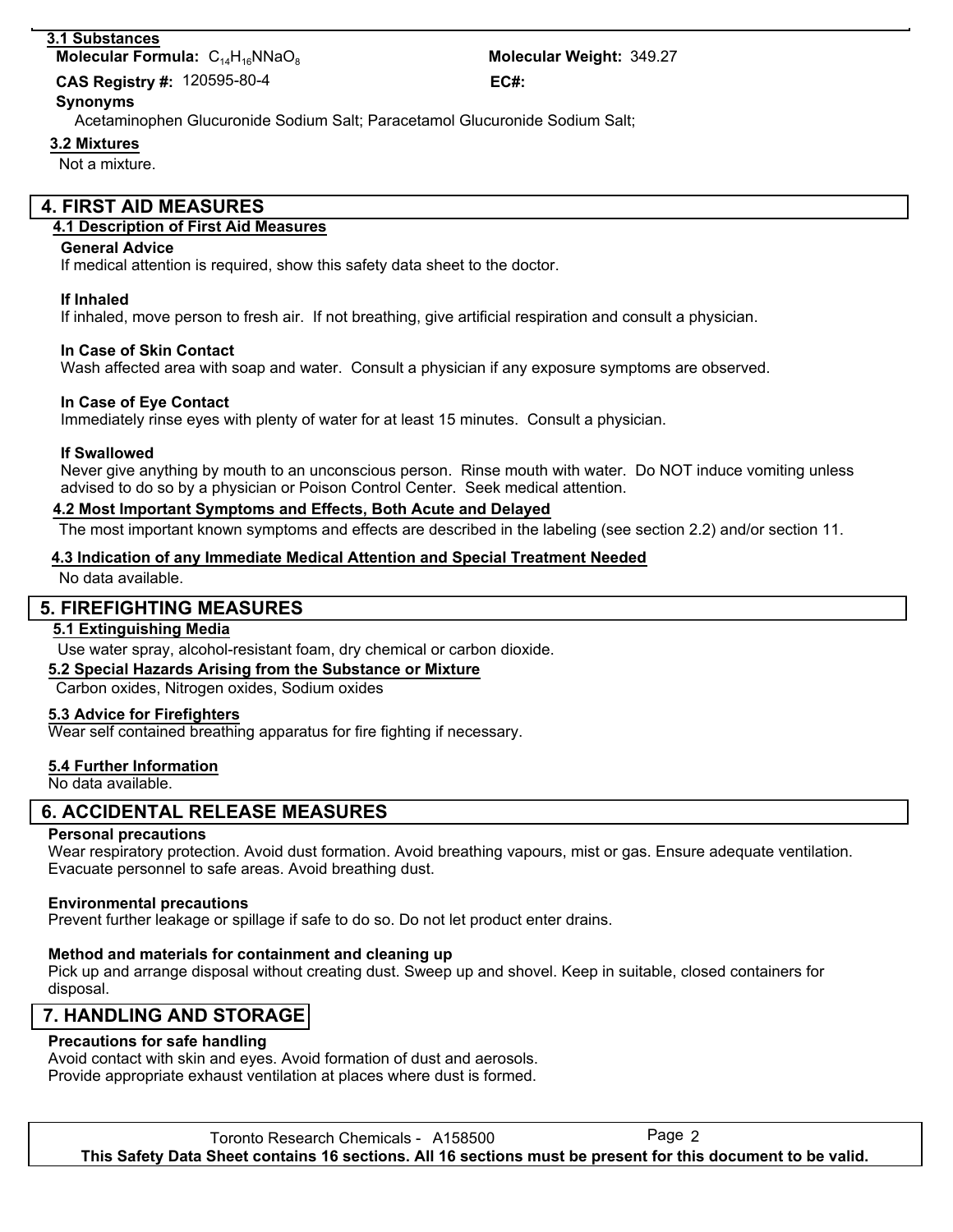#### **Conditions for safe storage**

Keep container tightly closed in a dry and well-ventilated place. Keep in a dry place.

Storage conditions: Hygroscopic, -20°C Freezer, Under Inert Atmosphere

#### **7.3 Specific End Uses**

For scientific research and development only. Not for use in humans or animals.

# **8. EXPOSURE CONTROLS/PERSONAL PROTECTION**

#### **8.1 Control Parameters**

Contains no components with established occupational exposure limits.

#### **8.2 Exposure Controls**

#### **Appropriate Engineering Controls**

A laboratory fumehood or other appropriate form of local exhaust ventilation should be used to avoid exposure.

#### **Personal Protective Equipment**

All recommendations below are advisory in nature and a risk assessment should be performed by the employer/end user prior to use of this product. The type of protective equipment must be selected based on the amount and concentration of the dangerous material being used in the workplace.

#### **Eye/Face Protection**

Safety goggles or face shield. All equipment should have been tested and approved under appropriate standards, such as NIOSH (US), CSA (Canada), or EN 166 (EU).

#### **Skin Protection**

Gloves should be used when handling this material. Gloves are to be inspected prior to use. Contaminated gloves are to be removed using proper glove removal technique so that the outer surface of the glove does not contact bare skin. Dispose of contaminated gloves after use in compliance with good laboratory practices and local requirements.

Gloves used for incidental exposures (splash protection) should be designated as "chemical resistant" by EU standard EN 374 with the resistance codes corresponding to the anticipated use of the material. Unrated gloves are not recommended.

Suggested gloves: AnsellPro Sol-Vex nitrile gloves style 37-175, 15 mil thickness.

Penetration time has not been determined.

Gloves used for prolonged direct exposure (immersion) should be designated "chemical resistant" as per EN 734 with the resistance codes corresponding to the anticipated use of the material. Suggested gloves: AnsellPro Viton/Butyl gloves style 38-612, 4/8 mil thickness.

Penetration time has not been determined.

These recommendations may not apply if the material is mixed with any other chemical, or dissolved into a solution. A risk assessment must be performed to ensure the gloves will still offer acceptable protection.

#### **Body Protection**

Fire resistant (Nomex) lab coat or coveralls.

#### **Respiratory Protection**

Recommended respirators are NIOSH-approved N100 or CEN-approved FFP3 particulate respirators. These are to be only used as a backup to local exhaust ventilation or other engineering controls. If the respirator is the only means of protection, a full-face supplied air respirator must be used.

#### **9. PHYSICAL AND CHEMICAL PROPERTIES 9.1 Information on Basic Physical and Chemical Properties A) Appearance B) Odour C) Odour Threshold D) pH E) Melting Point/Freezing Point F) Initial Boiling Point/Boiling Range G) Flash point H) Evaporation Rate** No data available No data available No data available No data available No data available No data available >204°C (dec.) Off-White Solid

Toronto Research Chemicals - A158500 **This Safety Data Sheet contains 16 sections. All 16 sections must be present for this document to be valid.**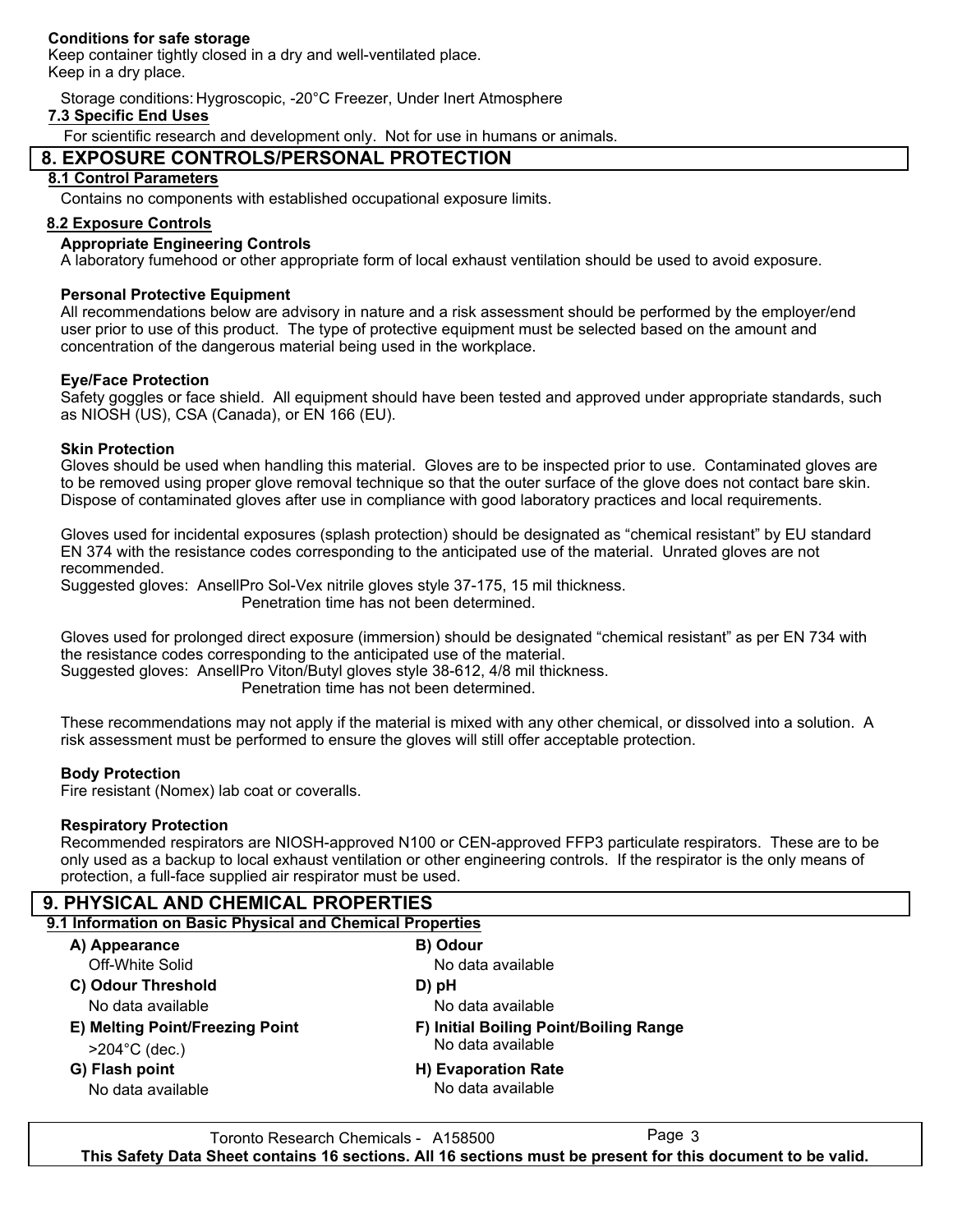- No data available No data available
- **K) Vapour Pressure L) Vapour Density**
- **M) Relative Density N) Solubility** No data available
- **O) Partition Coefficient: n-octanol/water P) Auto-Ignition Temperature** No data available No data available
- **Q) Decomposition Temperature R) Viscosity** No data available No data available
- **S) Explosive Properties T) Oxidizing Properties**
- **9.2 Other Information** no data available

# **10. STABILITY AND REACTIVITY**

### **10.1 Reactivity**

No data available.

### **10.2 Chemical Stability**

Stable under recommended storage conditions.

# **10.3 Possibility of Hazardous Reactions**

No data available.

### **10.4 Conditions to Avoid**

No data available.

### **10.5 Incompatible Materials**

Strong oxidizing agents.

### **10.6 Hazardous Decomposition Products**

**In the event of fire:** See section 5. **Other decomposition products:** No data available.

# **11. TOXICOLOGICAL INFORMATION**

### **11.1 Information on Toxicological Effects**

#### **A) Acute Toxicity**

**Oral LD50:** No data available. **Inhalation LC50:** No data available. **Dermal LD50:** No data available.

# **B) Skin Corrosion/Irritation**

No data available

# **C) Serious Eye Damage/Irritation**

No data available

# **D) Respiratory or Skin Sensitization**

No data available

# **E) Germ Cell Mutagenicity**

No data available

# **F) Carcinogenicity**

No data available

# **G) Reproductive Toxicity/Teratogenicity**

No data available

# **H) Single Target Organ Toxicity - Single Exposure**

No data available

# **I) Single Target Organ Toxicity - Repeated Exposure**

No data available

# **J) Aspiration Hazard**

No data available

# **K) Potential Health Effects and Routes of Exposure**

**Inhalation**

- **I) Flammability (Solid/Gas) J) Upper/Lower Flammability/Explosive Limits**
	- No data available No data available
		- Methanol (Slightly), Water (Slightly)
		- -
		- No data available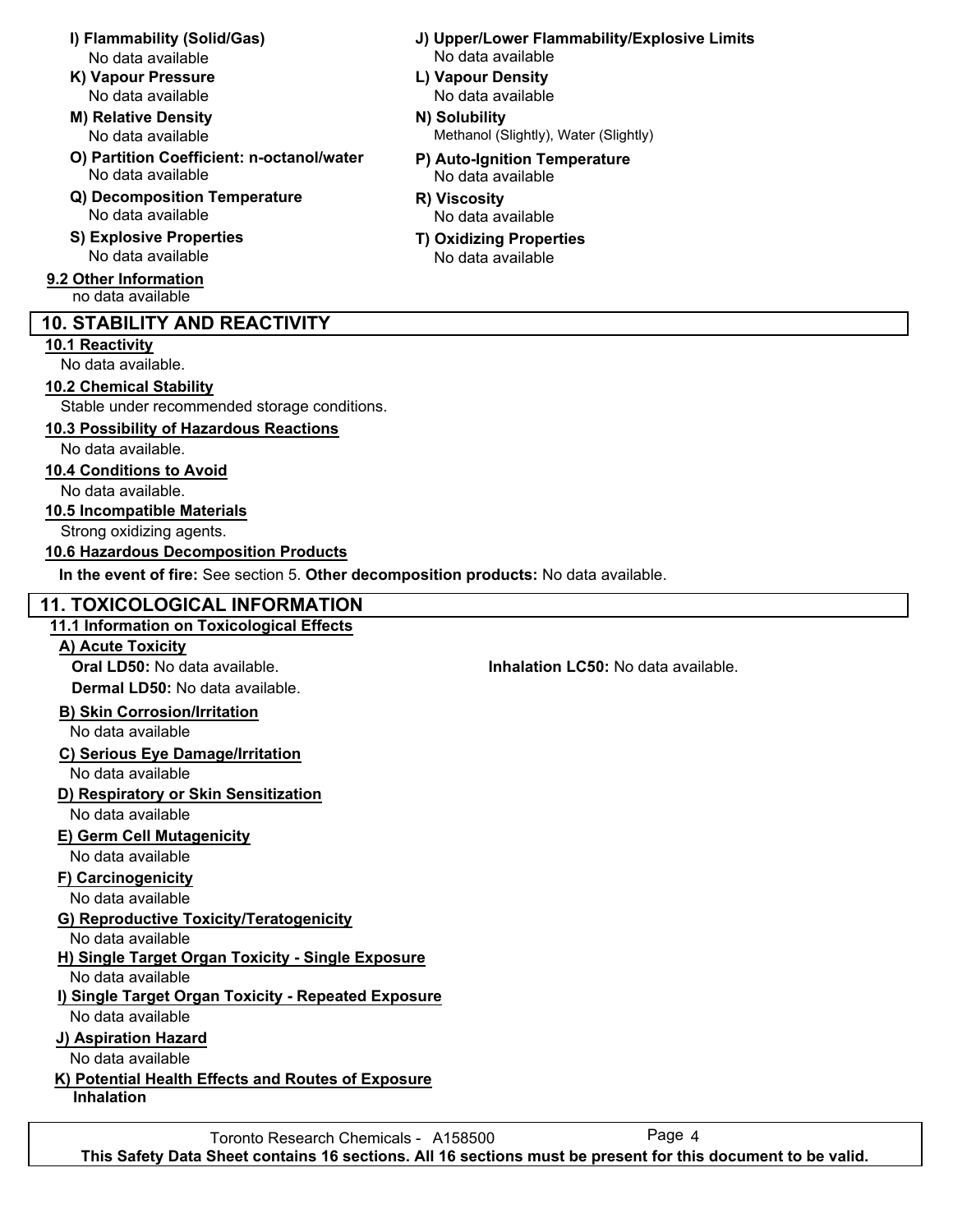May be harmful if inhaled. May cause respiratory tract irritation.

### **Ingestion**

May be harmful if swallowed.

### **Skin**

May be harmful if absorbed through skin. May cause skin irritation.

#### **Eyes**

May cause eye irritation.

#### **L) Signs and Symptoms of Exposure**

The most important known symptoms and effects are described in the labeling (see section 2.2) and/or section 11.

To the best of our knowledge, the chemical, physical, and toxicological properties of this material have not been thoroughly investigated.

#### **M) Additional Information**

RTECS: Not listed

### **12. ECOLOGICAL INFORMATION**

#### **12.1 Toxicity**

No data available.

#### **12.2 Persistance and Degradability**

No data available.

#### **12.3 Bioaccumulative Potential**

No data available.

#### **12.4 Mobility in Soil**

No data available.

#### **12.5 Results of PBT and vPvB Assessment**

No data available.

#### **12.6 Other Adverse Effects**

No data available.

# **13. DISPOSAL CONSIDERATIONS**

#### **13.1 Waste Treatment Methods**

# **A) Product**

Product may be burned in an incinerator equipped with afterburner and scrubber. Excess and expired materials are to be offered to a licensed hazardous material disposal company. Ensure that all Federal and Local regulations regarding the disposal and destruction of this material are followed.

#### **B) Contaminated Packaging**

# Dispose of as above.

**C) Other Considerations**

Product is not to be disposed of in sanitary sewers, storm sewers, or landfills.

#### **14. TRANSPORT INFORMATION 14.1 UN Number** DOT (US): N/A IATA: N/A IMDG: N/A ADR/RID: N/A **14.2 UN Proper Shipping Name** DOT (US)/IATA: IMDG/ARD/RID: Not dangerous goods Not dangerous goods **14.3 Transport Hazard Class(es)** DOT (US): N/A IATA: N/A IMDG: N/A ADR/RID: N/A **14.4 Packing Group** DOT (US): N/A IATA: N/A IMDG: N/A IMDG: N/A ADR/RID: N/A **14.5 Environmental Hazards** DOT (US): None IATA: None IMDG: None ADR/RID: None **14.6 Special Precautions for User** None

# **15. REGULATORY INFORMATION**

This safety data sheet complies with the requirements of WHMIS (Canada), OSHA 1910.1200 (US), and EU Regulation

Toronto Research Chemicals - A158500 **This Safety Data Sheet contains 16 sections. All 16 sections must be present for this document to be valid.**